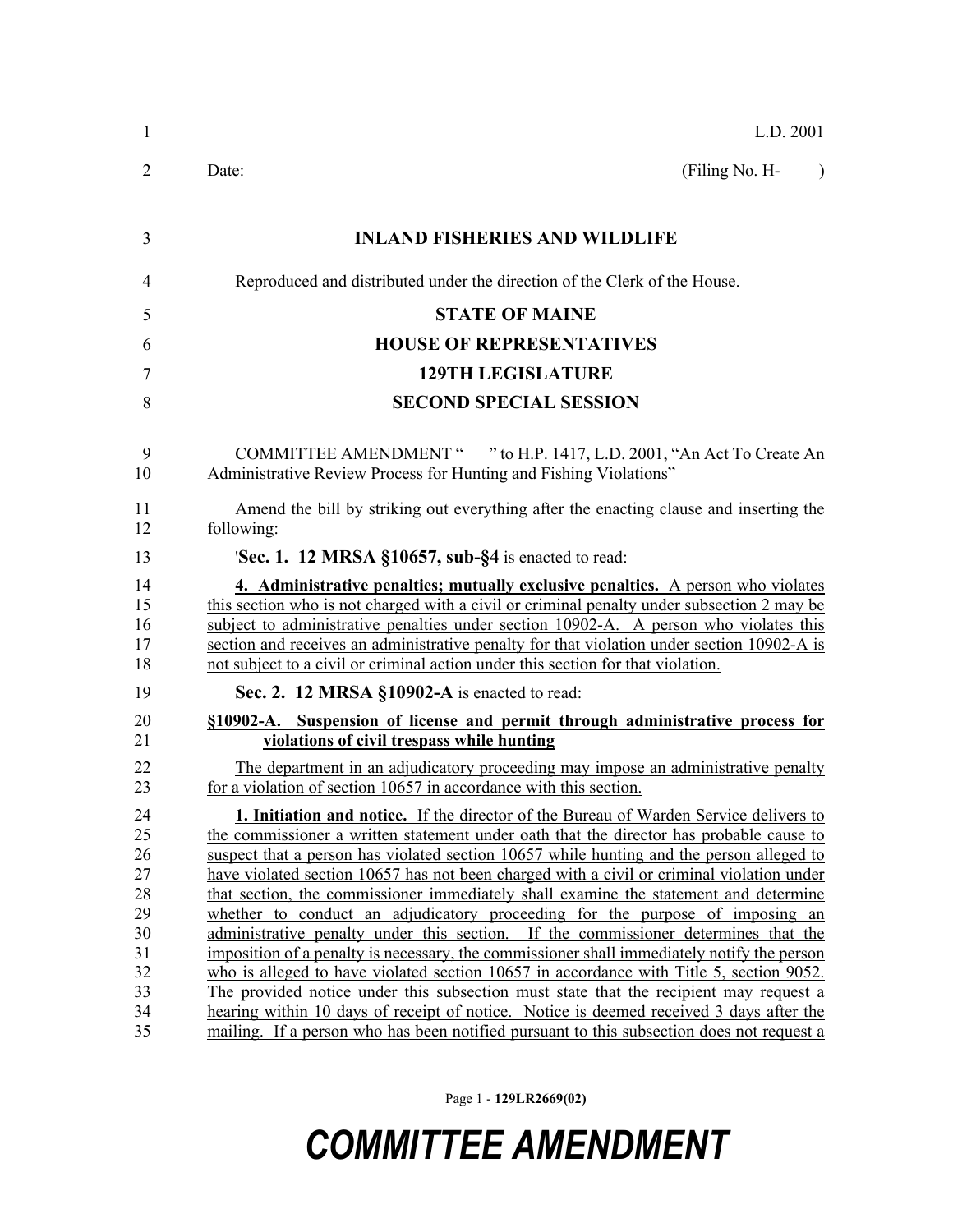| $\mathbf{1}$   | hearing within 10 days after receipt of notice, the commissioner may implement                 |
|----------------|------------------------------------------------------------------------------------------------|
| $\overline{2}$ | administrative penalties under subsection 3 without a hearing in accordance with               |
| 3              | subsection 2.                                                                                  |
| $\overline{4}$ | 2. Hearing. If a person alleged to have committed a violation of section 10657 requests        |
| 5              | a hearing pursuant to subsection 1, the commissioner or commissioner's designee shall          |
| 6              | appoint a presiding officer who shall hold the hearing within 30 business days after the       |
| $\overline{7}$ | request. If the hearing is continued, it must be held no later than 60 days after the original |
| 8              | notice, unless the presiding officer finds that a continuance beyond 60 days is warranted.     |
| 9              | The hearing must be held in accordance with Title 5, chapter 375, subchapter 4, except that:   |
| 10             | A. Issues of the hearing are limited to whether the person while hunting violated section      |
| 11             | 10657;                                                                                         |
| 12             | B. If the presiding officer determines that the person while hunting committed a               |
| 13             | violation of section 10657, the presiding officer shall immediately notify the                 |
| 14             | commissioner of the finding; and                                                               |
| 15             | C. The presiding officer shall provide a written decision that contains the findings and       |
| 16             | recommended penalties under subsection 3 no more than 10 business days after                   |
| 17             | completion of the hearing, after which the commissioner or the commissioner's                  |
| 18             | designee may take administrative action under subsection 3.                                    |
| 19             | <b>3. Administrative action.</b> In accordance with this section, if the commissioner or the   |
| 20             | commissioner's designee determines, after receiving the findings and recommendations of        |
| 21             | the presiding officer under subsection 2 or in accordance with Title 5, section 9053 if a      |
| 22             | hearing has not been requested, that a person who holds a license to hunt violated section     |
| 23             | 10657 while hunting, the commissioner or the commissioner's designee may impose the            |
| 24             | following penalties:                                                                           |
| 25             | A. For a first violation, revocation of the person's hunting licenses for one year from        |
| 26             | the date the commissioner or the commissioner's designee issues a decision under this          |
| 27             | paragraph;                                                                                     |
| 28             | B. For a 2nd violation, revocation of the person's hunting licenses for 2 years from the       |
| 29             | date the commissioner or the commissioner's designee issues a decision under this              |
| 30             | paragraph; or                                                                                  |
| 31             | C. For subsequent violations, revocation of the person's hunting licenses for 3 years          |
| 32             | from the date the commissioner or the commissioner's designee issues a decision under          |
| 33             | this paragraph.                                                                                |
| 34             | 4. Additional penalties; mutually exclusive penalties. In addition to the penalties            |
| 35             | specified in subsection 3, a person who violates section 10657 while hunting, as determined    |
| 36             | by the presiding officer, the commissioner or the commissioner's designee under this           |
| 37             | section, must successfully complete the outdoor ethics course for hunters under section        |
| 38             | 10903-A before the person is eligible to obtain a hunting license. If a person who violates    |
| 39             | section 10903-A while hunting does not possess a hunting license at the time of violation,     |
| 40             | the commissioner or commissioner's designee may refuse to issue a hunting license to that      |
| 41             | person for up to 5 years following the violation in accordance with the procedures             |
| 42             | established in this section. If the person alleged to have violated section 10657 is charged   |
| 43             | with a civil or criminal violation under that section, the commissioner or the                 |
| 44             | commissioner's designee may not impose an administrative penalty under this section.           |

Page 2 - **129LR2669(02)**

## *COMMITTEE AMENDMENT*